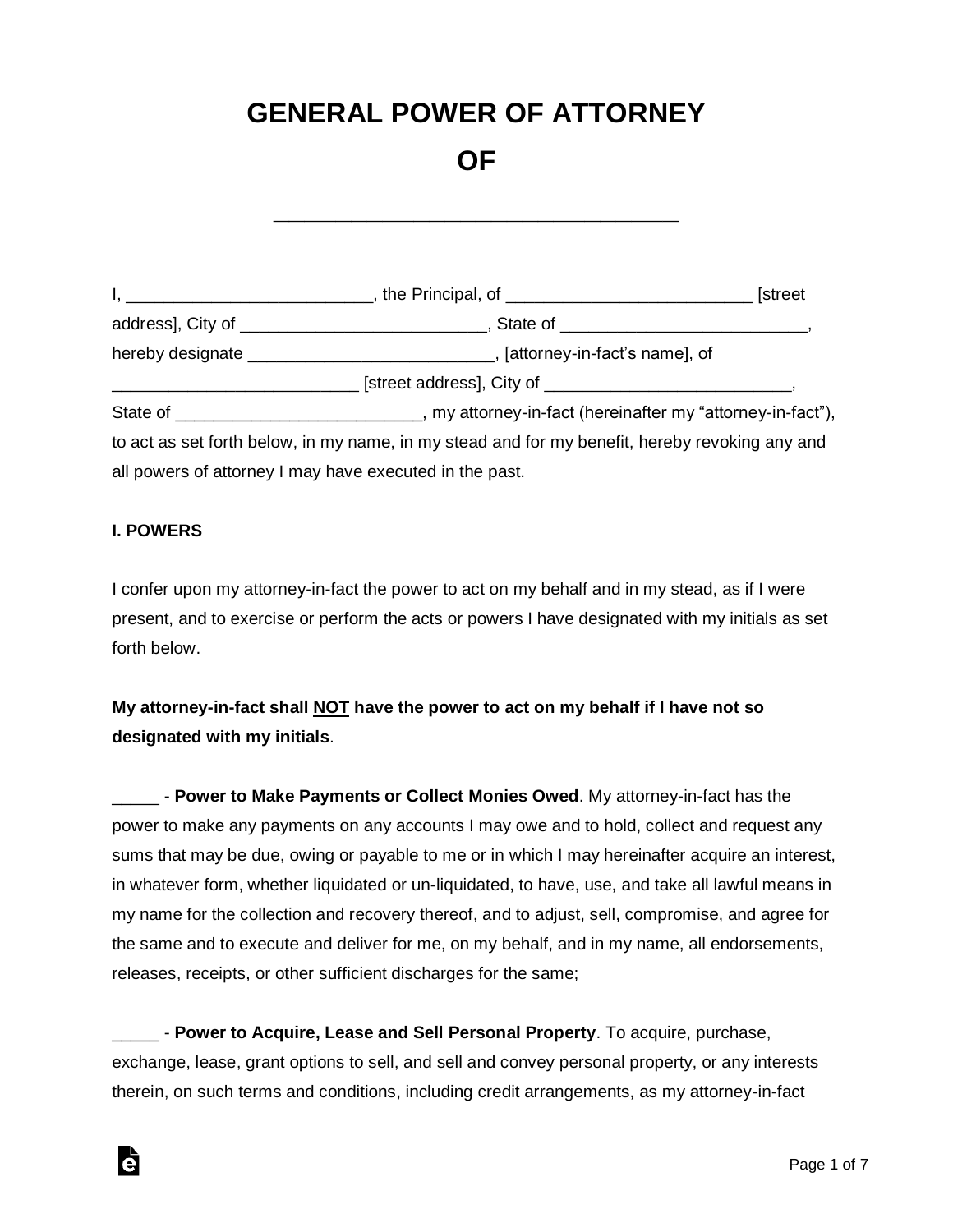shall deem proper; to execute, acknowledge and deliver, under seal or otherwise, any and all assignments, transfers, titles, papers, documents or instruments which my attorney-in-fact shall deem necessary in connection therewith; to purchase, sell or otherwise dispose of, assign, transfer and convey shares of stock, bonds, securities and other personal property now or hereafter belonging to me, whether standing in my name or otherwise, and wherever situated;

\_\_\_\_\_ - **Power to Acquire, Lease and Sell Real Property**. To acquire, purchase, exchange, lease, grant options to sell, and sell and convey real property, or any interests therein, on such terms and conditions, including credit arrangements, as my attorney-in-fact shall deem proper; to execute, acknowledge and deliver, under seal or otherwise, any and all assignments, transfers, deeds, papers, documents or instruments which my attorney-in-fact shall deem necessary in connection therewith;

\_\_\_\_\_ - **Management Powers**. To maintain, repair, improve, invest, manage, insure, rent, lease, encumber, and in any manner deal with any real or personal property, tangible or intangible, or any interests therein, that I now own or may hereafter acquire, in my name and for my benefit, upon such terms and conditions as my attorney-in-fact shall deem proper;

\_\_\_\_\_ - **Banking Powers**. To open and close accounts, make, receive, and endorse checks and drafts, deposit and withdraw funds, acquire and redeem certificates of deposit, in banks, savings and loan associations, and other institutions, execute or release such deeds of trust or other security agreements as may be necessary or proper in the exercise of the rights and powers herein granted;

\_\_\_\_\_ - **Motor Vehicles**. To apply for a Certificate of Title upon, and endorse and transfer title thereto, for any automobile, truck, pickup truck, van, motorcycle, or other motor vehicle, and to represent in such transfer or assignment that the title to said motor vehicle is free and clear of all liens and encumbrances except those specifically set forth in such transfer or assignment;

\_\_\_\_\_ - **Tax Powers**. To act without limitation on my behalf with regard to federal income taxes (Forms 1040, 1040EZ, 1040X, etc.), state and local income taxes, estate, gift (Form 709) and other tax returns of all sorts, whether federal or state and local, including where appropriate joint returns, FICA returns, payroll tax returns, claims for refunds, requests for extensions of time to file returns or pay taxes, extensions and waivers of applicable periods of limitation, protests and petitions to administrative agencies or courts, including the tax court, regarding tax matters, and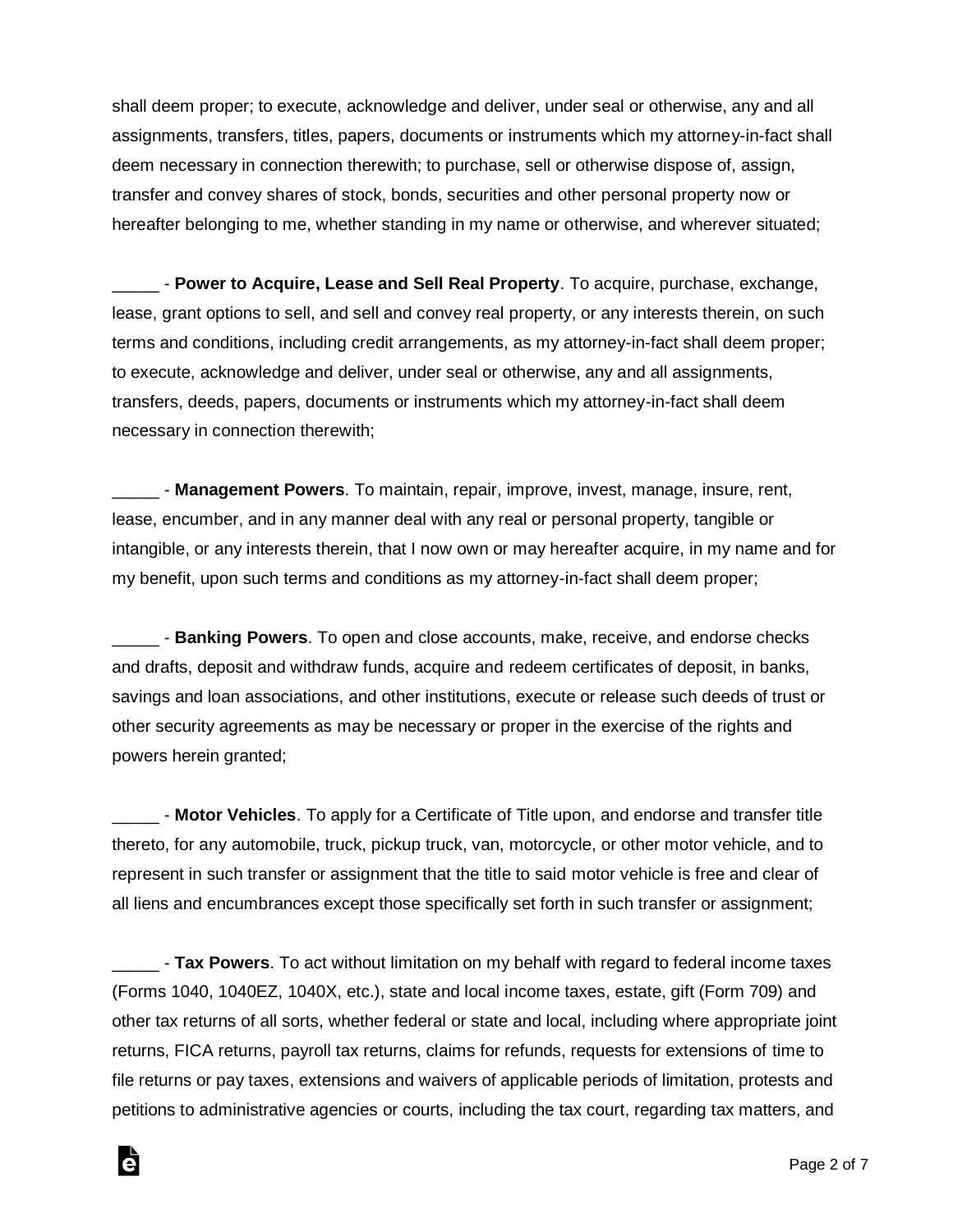any and all other tax related documents, including but not limited to consents and agreements under Section 2032A of the Internal Revenue Code or any successor section thereto and consents to split gifts and closing agreements, for all tax periods from 1980 through 2050, and for all jurisdictions; to complete Internal Revenue Service Form 2848, Power of Attorney and Declaration of Representative (or other prescribed form) on my behalf as well as to perform all other functions contemplated by that form whether they are required or merely permissible; to consent to any gift and to utilize any gift-splitting provisions or other tax election; and to prepare, sign, and file any claims for refund of any tax; to post bonds, receive confidential information and contest deficiencies determined by the Internal Revenue Service or any state or local taxing authority; to exercise any and all elections that I may have under federal, state or local tax laws including without limitation the allocation of any generation-skipping tax exemption to which I may be entitled; to the extent that I may have omitted some power or discretion, some tax period, some form or some jurisdiction, I hereby grant to my attorney-in-fact the power to amend the Internal Revenue Service form power of attorney (presently Form 2848 or Form 2848-D) in my name;

\_\_\_\_\_ - **Safe-Deposit Boxes**. To have access at any time or times to any safe-deposit box rented by me or to which I may have access, where so ever located, including drilling, if necessary, and to remove all or any part of the contents thereof, and to surrender or relinquish said safe-deposit box; and any institution in which any such safe-deposit box may be located shall not incur any liability to me or my estate as a result of permitting my attorney-in-fact to exercise this power;

\_\_\_\_\_ - **Gift Making Powers**. To make gifts, grants, or other transfers (including the forgiveness of indebtedness and the completion of any charitable pledges I may have made) without consideration, either outright or in trust to such person(s) (including my attorney-in-fact hereunder) or organizations as my attorney-in-fact shall select, including, without limitation, the following actions: (a) transfer by gift in advancement of a bequest or devise to beneficiaries under my will or in the absence of a will to my spouse and descendants in whatever degree; and (b) release of any life interest, or waiver, renunciation, disclaimer, or declination of any gift to me by will, deed, or trust;

\_\_\_\_\_ - **Lending and Borrowing**. To make loans in my name; to borrow money in my name, individually or jointly with others; to give promissory notes or other obligations therefor; and to deposit or mortgage as collateral or for security for the payment thereof any or all of my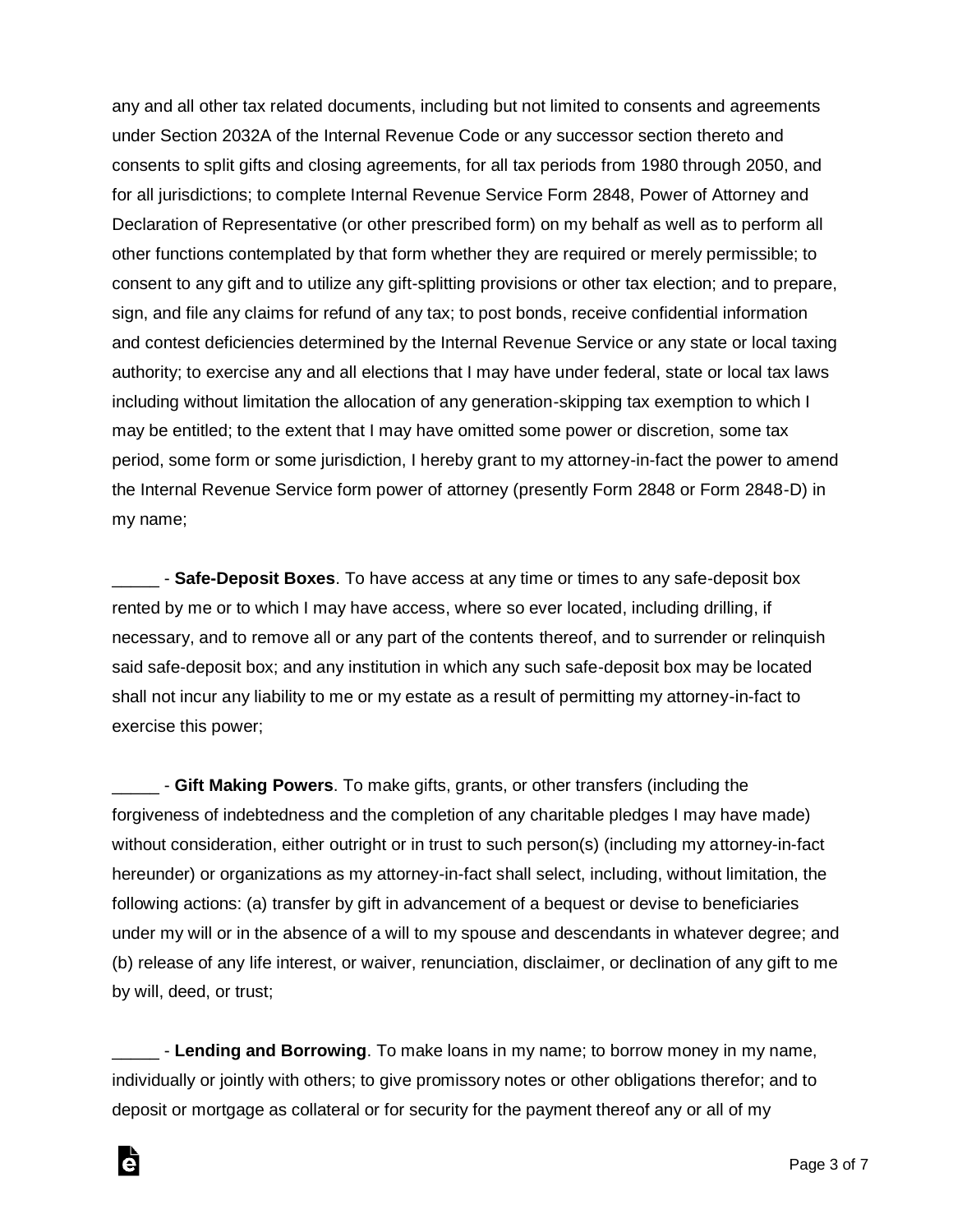securities, real estate, personal property, or other property of whatever nature and wherever situated, held by me personally or in trust for my benefit;

\_\_\_\_\_ - **Contracts**. To enter into contracts of whatever nature or kind in my name;

**\_\_\_\_\_** - Health Care. To take any and all steps necessary to arrange for my admission to any type of health care facility, including, without limitation, a hospital, rehabilitation facility, skilled nursing facility, or hospice, and to authorize the release of my medical records in the discretion of my attorney-in-fact;

\_\_\_\_\_ - **HIPAA**. To have the power and authority as my personal representative for all purposes of the Health Insurance Portability and Accountability Act of 1996 (Pub. L. No. 104-191);

\_\_\_\_\_ - **Power to Hire and Pay for Services**. To retain such accountants, attorneys, social workers, consultants, clerks, employees, workers, or other persons as my agent shall deem appropriate in connection with the management of my property and affairs and to make payments from my assets for the fees of such persons so employed;

\_\_\_\_\_ - **Reimbursement of Attorney-in-Fact**. To reimburse my attorney-in-fact for any reasonable expenses incurred in connection with such services; and

\_\_\_\_\_ - **Power to Sue Third Parties Who Fail to Act Pursuant to Power of Attorney**. If any third party (including stock transfer agents, title insurance companies, banks, credit unions, and savings and loan associations) with whom my attorney-in-fact seeks to transact refuses to recognize my attorney-in-fact's authority to act on my behalf pursuant to this Power of Attorney, I authorize my attorney-in-fact to sue and recover from such third party all resulting damages, costs, expenses, and attorney's fees incurred because of such failure to act. The costs, expenses, and attorney's fees incurred in bringing such action shall be charged against my general assets, to the extent that they are not recovered from said third party.

\_\_\_\_\_ - **Other**. Power to conduct the following: \_\_\_\_\_\_\_\_\_\_\_\_\_\_\_\_\_\_\_\_\_\_\_\_\_\_\_\_\_\_\_\_\_\_\_\_\_\_

## **II. INTERPRETATION AND GOVERNING LAW**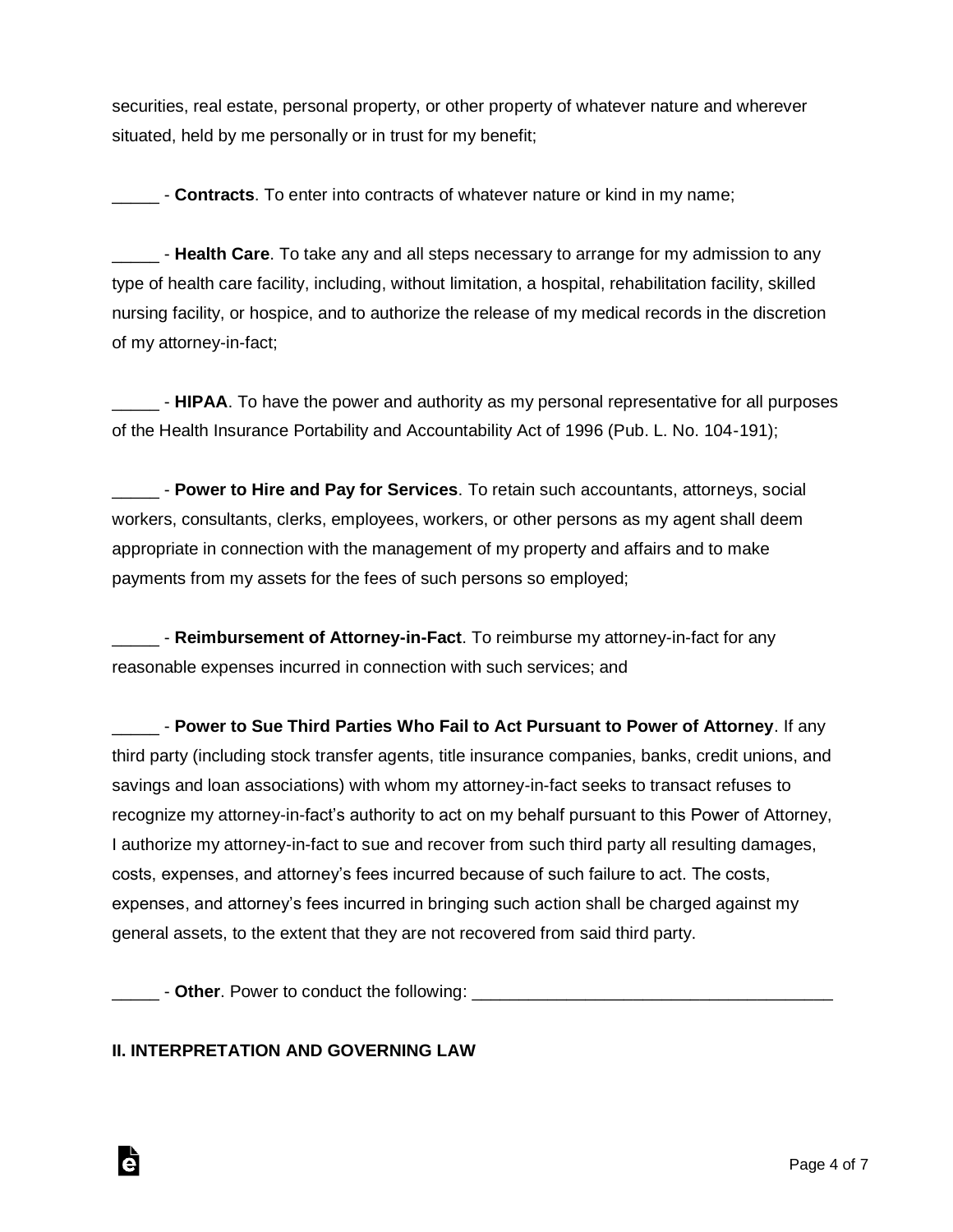This instrument is to be construed and interpreted as a general non-durable power of attorney. The enumeration of specific powers herein is not intended to, nor does it, limit or restrict the general powers herein granted to my attorney-in-fact. For a third party to construe otherwise would be contrary to my intent. This instrument is executed and delivered in the State of and the laws of such state shall govern all questions as to the

validity of this power and the construction of its provisions. Nevertheless, I intend that this instrument be given full force and effect in any state or country in which I may find myself or in which I may own property, whether real or personal. I direct that my attorney-in-fact not be required to give bond and, if any bond is required, that no sureties be required. I direct that photocopies of this instrument shall have the same power and effect as the original.

#### **III. EFFECTIVE DATE AND TERMINATION**

To indicate when this document shall become effective, initial one of the following:

- Upon the date of this document with my authorization.

Log - The following date that is a set of the set of the set of the set of the set of the set of the set of th

To indicate when this document shall become terminated, initial all of the following that apply (termination is effective at which of the following occurs first):

\_\_\_\_\_\_\_\_ - On the following date \_\_\_\_\_\_\_\_\_\_\_\_\_\_\_\_\_\_\_\_\_\_\_\_\_, 20\_\_\_\_\_.

\_\_\_\_\_ - When I have made a written revocation.

\_\_\_\_\_ - When and if I become incapacitated and unable to make decisions as determined by a physician.

## **IV. THIRD PARTY RELIANCE**

Any party dealing with my attorney-in-fact hereunder may rely absolutely on the authority granted herein and need not look to the application of any proceeds nor the authority of my attorney-in-fact as to any action taken hereunder. In this regard, no person who may in good faith act in reliance upon the representations of my attorney-in-fact or the authority granted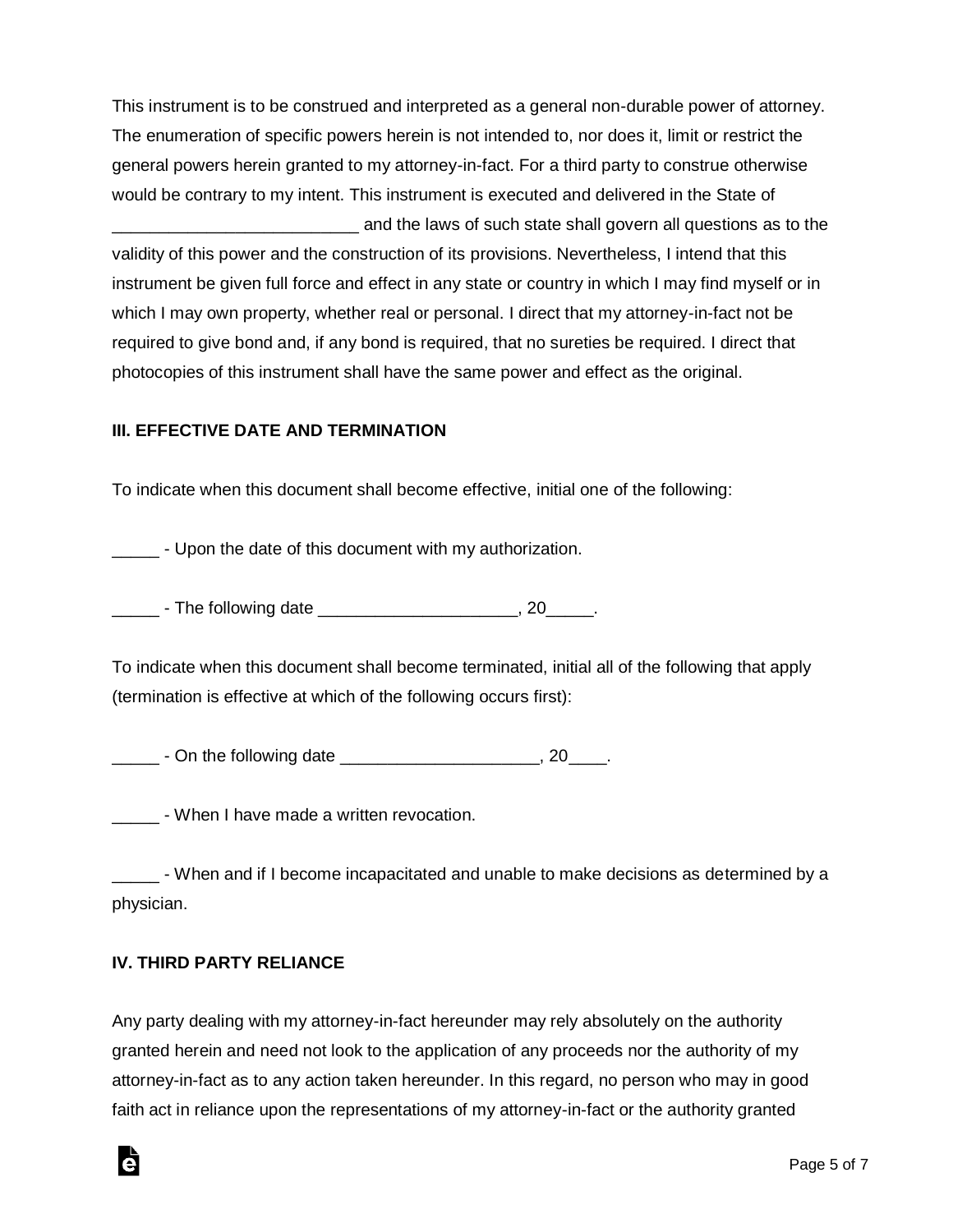hereunder shall incur any liability to me or my estate as a result of such act. I hereby ratify and confirm whatever my attorney-in-fact shall lawfully do under this instrument. Any gift of property made by my attorney-in-fact in the proper exercise of the gift-making powers specifically granted in section I (9) herein shall be a full and complete delivery of title upon which third-party purchasers for value may rely. My attorney-in-fact is authorized as he or she deems necessary to bring an action in court so that this instrument shall be given the full power and effect that I intend on by executing it.

IN WITNESS WHEREOF, I have executed this General Non-Durable Power of Attorney on  $\overline{\phantom{a}}$ , 20 $\overline{\phantom{a}}$ , 20

[\\_\\_\\_\\_\\_\\_\\_\\_\\_\\_\\_\\_\\_\\_\\_\\_\\_\\_\\_\\_\\_\\_\\_\\_\\_\\_](https://esign.com) Principal Signature

\_\_\_\_\_\_\_\_\_\_\_\_\_\_\_\_\_\_\_\_\_\_\_\_\_\_ Print Name

## **ACCEPTANCE OF APPOINTMENT**

I, \_\_\_\_\_\_\_\_\_\_\_\_\_\_\_\_\_\_\_\_\_\_\_\_\_\_\_\_, the attorney-in-fact named above, hereby accept appointment as attorney-in-fact in accordance with the foregoing instrument.

Attorney-in-Fact Signature

[\\_\\_\\_\\_\\_\\_\\_\\_\\_\\_\\_\\_\\_\\_\\_\\_\\_\\_\\_\\_\\_\\_\\_\\_\\_\\_](https://esign.com)

\_\_\_\_\_\_\_\_\_\_\_\_\_\_\_\_\_\_\_\_\_\_\_\_\_\_

Print Name

**WITNESS**